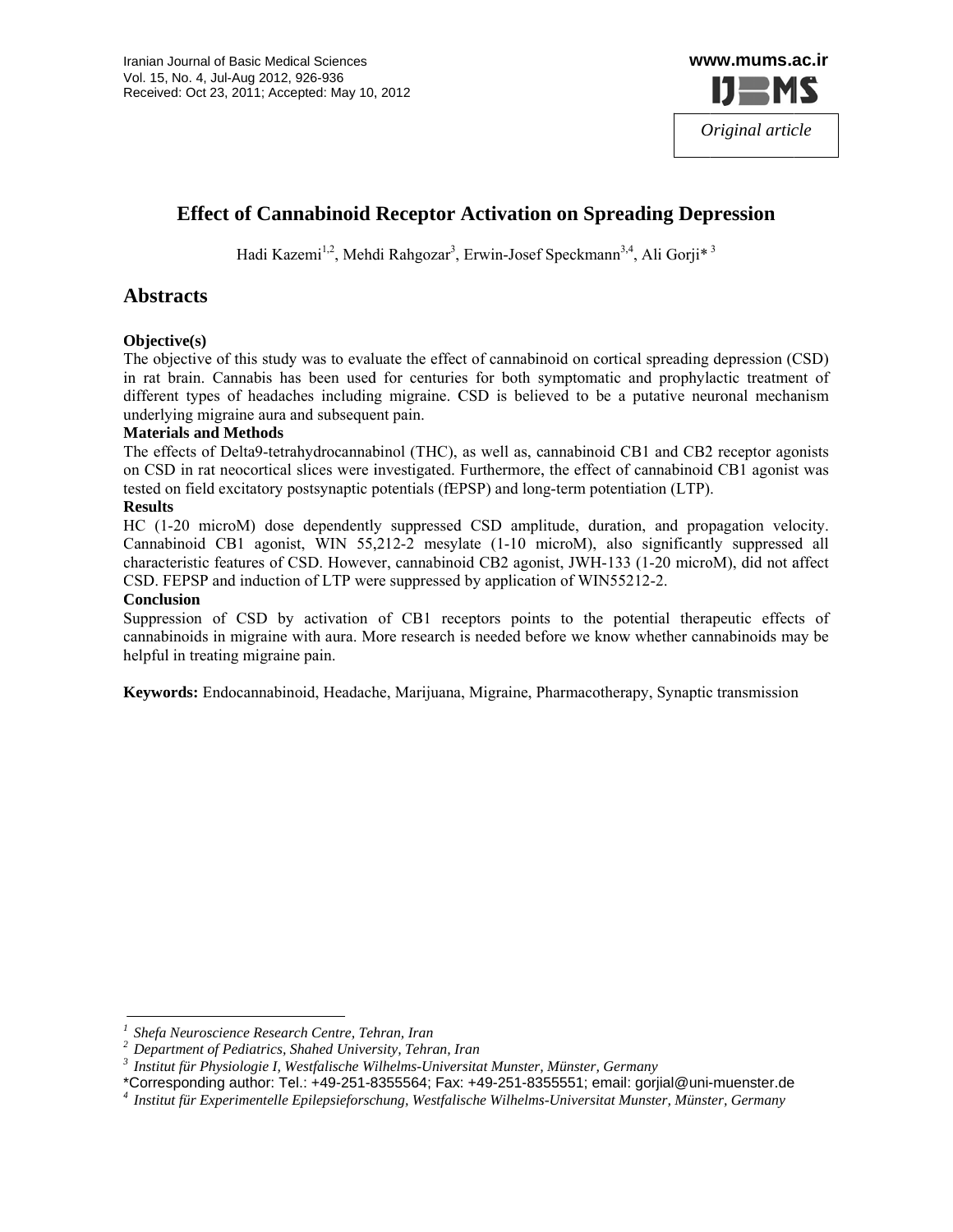# **I Introduct ion**

C Cannabis h has been tr aditionally used as a therapeutic agent in central nervous system disorders such as epilepsy and migraine h headache A large number of studies using Delta9tetrahydrocannabinol p pharmacolog gically act cannabis, or cannabinoid synthetic derivatives have substantially contributed to advance the u understandin mechanisms produced by cannabinoid receptor a activation (1 ). for several centuries  $(1, 2)$ . ng of (THC), t tive constituent of the neurobiological main

o of the CB1 (3, 4). It h has been sug ggested that c cannabinoid receptors m may play a significant role in modulation of nociception as well as in p psychomotor neuroendocrine regulation, control of movement, appetite regulation, emesis, and many other  $brain$  functions  $(5)$ . Cannabinoids evoke various central effects, such as sedation and analgesia via an activation control, memory function,

endocannabinoid functions. Endocannabinoid deficiency has been suggested to underlie the pathophysiology of migraine (1). The attributes of cannabis to affect serotonergic, dopaminergic, anti-inflammatory and glutamate mechanisms of migraine have rendered it a proposed drug for headache treatment, although clinical studies p providing a scientific b basis for th he potential efficacy of cannabinoids in migraine are limited. agonistic activity at 5-HT1A receptors and an antagonistic property at 5-HT2A receptors, w which sug gest the putative e fficacy of therapeutic cannabinoids in acute migraine and in its prophylactic treatment, respectively matter, a putative migraine generator area, was receptors in migraine was suggested by the o observations neuronal firing in the trigeminocervical complex, neurogenic dural vasodilatation, and c calcitonin capsaicin-, and nitric oxide (NO)-induced dural vessel dilation induced by trigeminovascular Migraine has numerous relationships to Several studies revealed a potent cannabinoid (1, 3, 6). T The midbrai in periaqued ductal grey shown to be modulated by endocannabinoids (7). Therapeutic potentials of cannabinoid s that cannabinoids gene-relatad peptide inhibited (CGRP)-,

stimulation (8, supporting the cannabinoids, and some clinical data noting their benefit in pain, indicate that further research is needed before cannabinoids are recommended clinically for pain or headache (10). 9). The preclinical data antinociceptive role of

Cortical spreading depression (CSD) refers to a phenomenon that manifests as a selfpropag gating wave of neuronal hyperexcitab bility followed by a transient depression (11, 12). CSD is ac ccompanied metabolic, and hemodynamic changes and may play an essential role in some neurological disorders including migraine with aura (13, 14). The hypothesis that the aura is the human equival lent of CSD D has been well establi ished (15). Propagation of a CSD-like wave in human neocortical tissues generates aura symptoms in migrainous patients (16). Furthermore, it was proposed that CSD might also trigger the rest of the migraine attacks including pain (17-20). To investigate the possible actions of cannabinoids on CSD, the present study was designed to determine the effect of THC as well as CB1 and CB2 agonists on different characteristic features of CSD in rat neocortical tissues. by characteristic ionic,

# **Mate rials and M Methods**

The experiments were performed on adult rat (250-3 00 g) soma atosensory n neocortical s lices. The brain was removed under deep methohexital anaesthesia and placed in cold  $(1-4 °C)$  artificial cerebrospinal fluid (ACSF) pre-equilibrated with 5%  $CO<sub>2</sub>$  in  $O<sub>2</sub>$  to give a pH of 7.4. The ACSF contained (in mM): NaCl 124, KCl 4, CaCl $_2$  1.0, NaH<sub>2</sub>PO<sub>4</sub> 1.24, MgSO<sub>4</sub> 1.3, NaHCO<sub>3</sub> 26 and glucose 10. The somatosensory neocortices were dissected and cut into slices of  $500 \mu m$ thickness. The slices were incubated in ACSF solution for  $>1$  hr at 28 °C. After 30 min of incubation,  $CaCl<sub>2</sub>$  was elevated to 2.0 mM. Slices were transferred to an interphase-type experimental chamber and superfused with ACSF at  $32 \text{ °C}$  (1.5–2 ml/min).

# *<i>Electrophysiological recordings*

Extracellular field potentials were recorded with glass microelectrodes (150 mM/l NaCl;  $2-10$  M $\Omega$ ) connected to the amplifier by an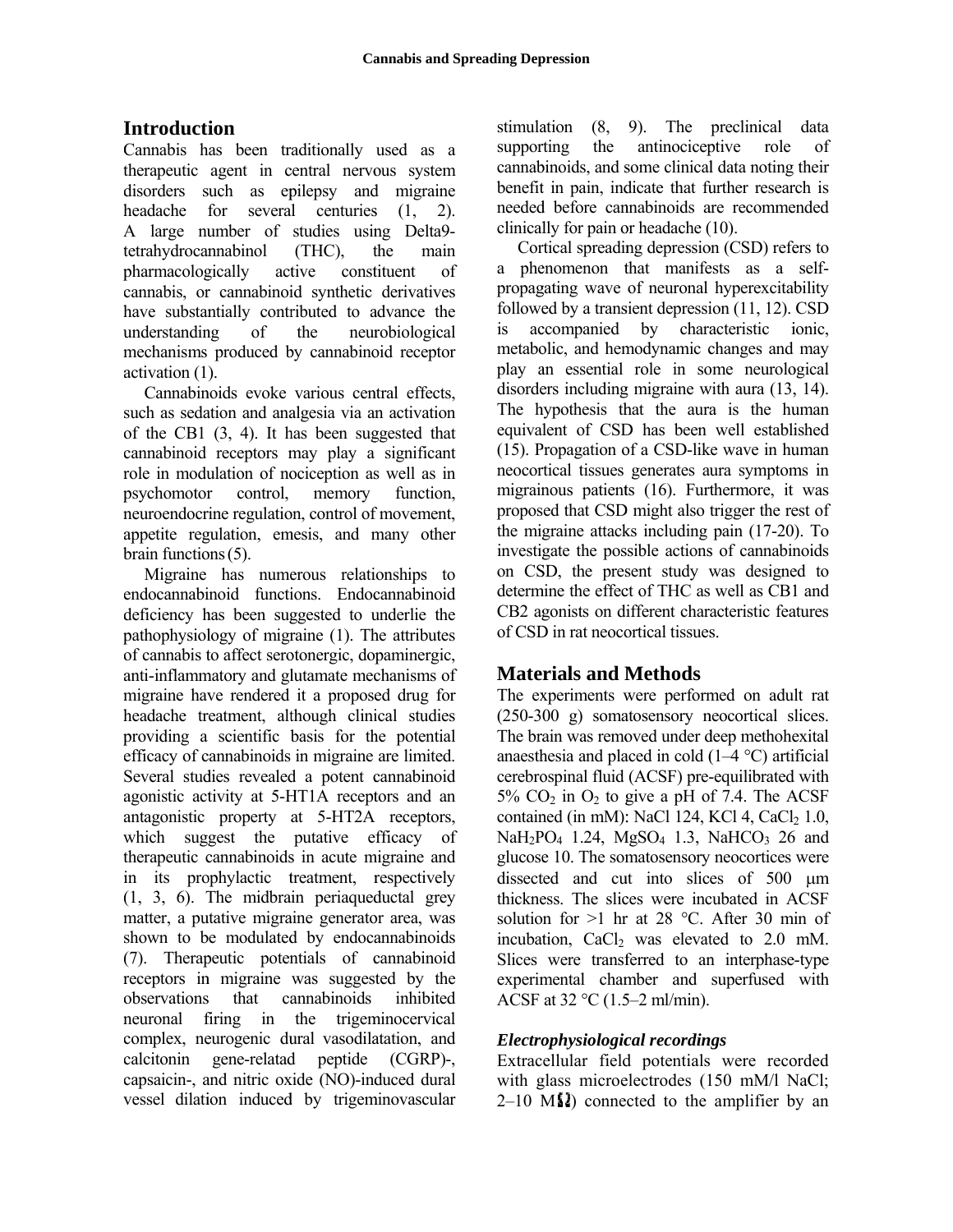Ag/AgCl–KCl bridge in the third and the fifth layers of neocortical tissues. Traces were digitized by Digidata 1200 (Axon Instruments, CA, USA) and the data were collected and analyzed by Axoscope 10 (Axon Instruments, CA, USA).

#### **Induction of CSD**

CSD was elicited by KCl microinjection. A glass electrode filled with 2 M KCl was fixed in a special holder connected with plastic tube to a pressure injector and the tip inserted into the layer I-II of the neocortical slices. A highpressure pulse was applied to inject an amount of  $K^+$  in the tissue sufficient to induce CSD (tip diameter: 2  $\mu$ m; injection pressure 0.5–1.0 bar applied for 200–300 ms, two injections, 1–3 nl per pulse). CSD-like events were evaluated with respect to their amplitude, duration and velocity rates. CSD duration was defined as the interval between the time of half-maximal voltage shift during onset and recovery of the negative DC potential deflection  $(21, 22)$ .

#### Long-term potentiation

Single pulses of electrical stimulation were applied through a bipolar platinum electrode attached to the white matter perpendicular to the recording electrodes. Evoked field excitatory postsynaptic potentials (fEPSP) were recorded in the third layer of neocortical slices. The fEPSP was elicited by adjusting the intensity of stimulation to ~50% of that at which population spikes after fEPSP began to appear. The amplitude of fEPSP 1 ms after the onset was measured for data analysis. In longterm potentiation (LTP) experiments, the cortex was sequentially stimulated once every minute. Ten trains of four pulses at 100 Hz were delivered 200 ms to the white matter of neocortical slices. LTP was operationally defined as the mean change in fEPSP amplitude in response to five stimuli given 30 min after tetanic stimulation compared with the mean response to five test pulses applied immediately before the stimulation. Thus % potentiation= [(post-tetanus amplitude of fEPSP/baseline amplitude of fEPSP) 1] 100.

Tetanic stimulation was applied 60 min after application of drug  $(21, 22)$ .

#### **Experimental protocols**

Two different experimental protocols were used, each of which consisted of several periods.

The first experimental protocol consisted of four periods as follows: (a) control period, neocortical slices were superfused with ACSF (30 min), tested for spontaneous CSD; (b) KCl injection, induction of CSD (CSD1); (c) application of THC  $(0.1-20 \mu M)$ , the CB1 agonist WIN 55,212-2 mesylate  $(0.1-10 \mu M)$ , or the CB2 agonist JWH 133 (1-20  $\mu$ M, 60 min) before the second injection of KCl  $(CSD2)$ ; (d) washout of THC, WIN 55,212-2 mesylate, or JWH 133 with ASCF (45 min, second control period), third injection of KCl (CSD3). Only a single concentration of THC, WIN 55,212-2 mesylate, or JWH 133 was used in a given slice. In control experiments, DMSO  $(0.5\%)$  was added to the bath solution after the first KCl injection (60 min) and washed with ASCF (45 min) after the second and before the third KCl application.

The second experimental protocol consisted of four periods as follows: (a) control period, neocortical slices were superfused with ACSF  $(30 \text{ min})$ , tested for spontaneous CSD; (b) application of THC  $(5 \mu M)$ , JWH 133 (20  $\mu$ M), or WIN 55,215-2 mesylate (5  $\mu$ M, 60 min) before the first injection of KCl (CSD1); (c) KCl injection, induction of CSD  $(CSD1)$ ; (d) washout of THC or WIN 55,215-2 mesylate, with ASCF (60 min) before the second injection of KCl (CSD2).

#### **Drugs**

WIN 55,212-2 and JWH 133 were both purchased from Tocris. THC was purchased from Sigma. All drugs were dissolved in DMSO. The final concentration of DMSO was less than  $0.5\%$ . All solutions used in control periods contained the same concentration of DMSO.

#### **Statistical analysis**

All data are given as mean  $\pm$  SEM. The data were statistically analysed using the paired student t test or Mann-Whitney rank sum test. Multiple comparisons were performed by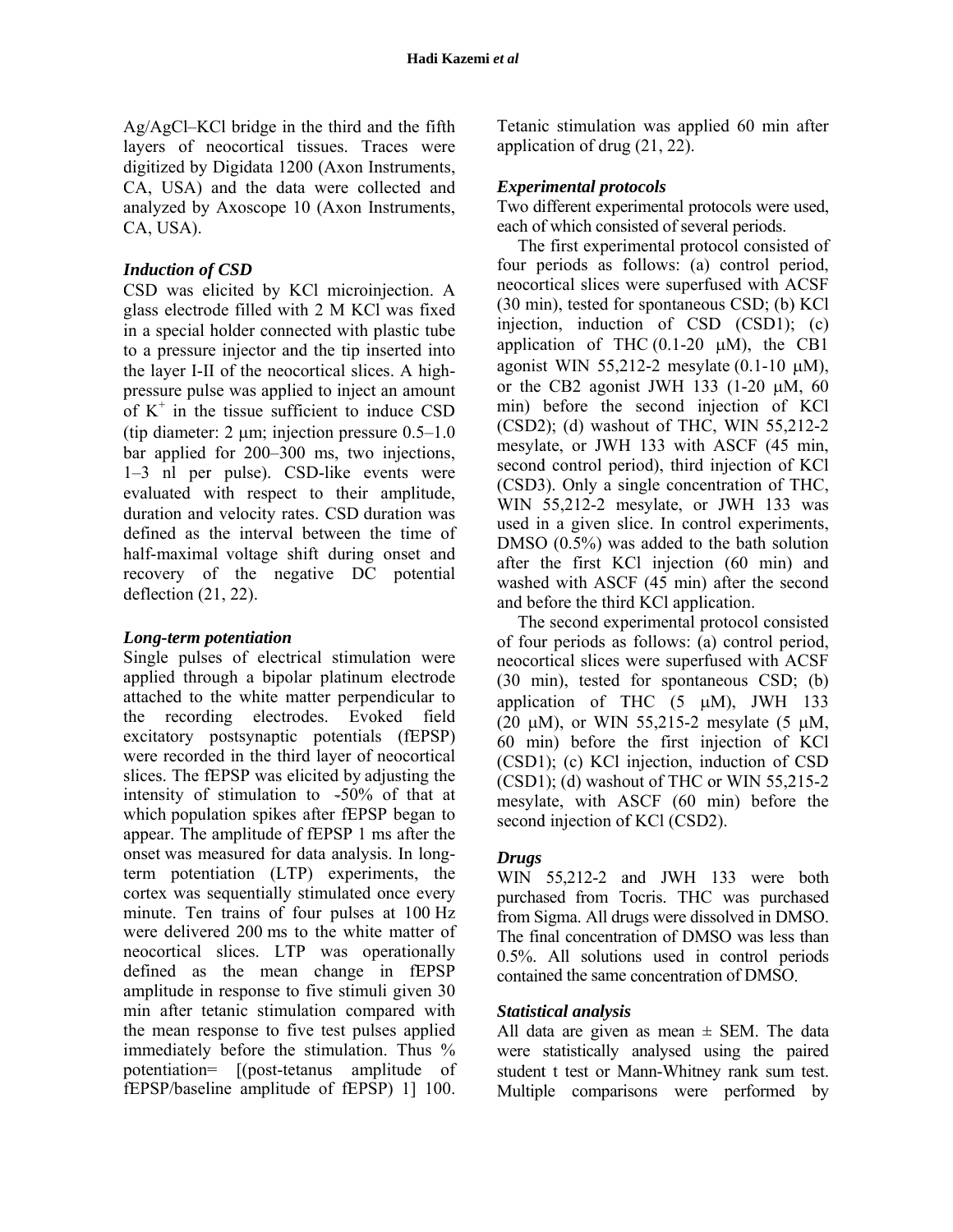analysis of variance test (ANOVA) for repeated measures followed by a Holm-Sidak's test. Significance was established when the probability values were less than 0.05. The investigations were approved by the local ethics committee (Tierversuchsgenehmigung, Bezirksregierung Münster, Deutschland, AZ: 50.0835.1.0, G79/2002).

# **Results**

### *The effect of THC on CSD*

Focal application of KCl induced negative DC deflections followed by positive waves (amplitude of  $14.8 \pm 1.7$  mV; duration of  $103$  $\pm$ 5 sec). Negative DC-fluctuations were sometimes preceded by small positive waves. These CSD waves propagated opposite to the direction of the ACSF flow at propagation velocity of  $3.3 \pm 0.1$  mm / min.

The effect of five different concentrations of THC  $(0.1, 1, 2.5, 5, 10 \mu M; n = 6$  for each concentration) was tested on potassiumevoked CSD in neocortical tissues. The ratio between the second and the first DC potential waves (CSD2/CSD1) was calculated in control slices and slices treated with THC. THC application at concentration of  $0.1 \mu M$  did not significantly change different characteristic features of CSD, i.e. amplitude, duration, and propagation velocity. THC at higher concentrations  $(1-10 \mu M)$  dose-dependently reduced the amplitude and the duration of negative depolarisation potential shifts occurring after the second KCl application (Figure 1 A and B; ANOVA,  $P \le 0.001$ ). THC at different concentrations decreased the amplitude and duration of CSD between 33±7 to 72 $\pm$ 6 % and between 20 $\pm$ 4 to 63 $\pm$ 3 % of the initial levels, respectively. THC did not change the velocity of negative DC potential propagation at concentrations of 1-5  $\mu$ M  $(3.2 \pm 0.2 \text{ mm} / \text{min}; P = 0.3)$ . However, THC at  $10 \mu$ M significantly decreased the velocity of DC-deflection propagation to  $3\pm0.1$ mm/min (t test, *P*≤ 0.006). After wash-out of THC, the amplitude, the duration, and the velocity of CSD propagation (CSD3) returned close to the initial levels (CSD1; Figure 1 A).

THC  $(10 \mu M)$  was added to the bath medium sixty minutes before induction of the first CSD (amplitude of  $10.4\pm1$  mV; duration of 89±3 sec; the second protocol). Omission of THC from the bath medium significantly increased the amplitude of CSD to  $13.7\pm1$  mV (t test,  $P \le 0.006$ ) and the duration to  $109\pm2$ sec (t test,  $P \le 0.003$ ).

### *The effect of CB (1)-agonist WIN 55,212-2 on CSD*

WIN 55,212-2 at 0.1  $\mu$ M did not affect CSD (n= 6). However, WIN 55,212-2 at concentrations of  $1-10 \mu M$  dose-dependently decreased the amplitude of negative DC potentials which occurred after the second KCl application  $(CSD2, n=24, Figure 2 A)$ ANOVA,  $P \leq 0.001$ ). Application of WIN 55,212-2 for sixty min reduced the CSD amplitude to  $33\pm4$  % of the baseline level (CSD2/CSD1 ratio). WIN 55,212-2 at these concentrations also significantly and dosedependently decreased the mean duration of CSD to  $52\pm4\%$  of the initial value (ANOVA). WIN 55,212-2 only at concentrations of 5 and 10  $\mu$ M significantly and reversibly decreased the velocity of the DC-wave propagation  $(2.7\pm1$  mm / min; t test,  $P \le 0.001$ , Figure 2 A and C). After washout of the compound, the amplitude of the deflection of DC potentials (CSD3) returned close to the initial levels (CSD1; Figure 2 A).

WIN 55,212-2 at concentration of 5  $\mu$ M was added to ACSF sixty min before induction of CSD1 ( $n= 6$ , amplitude of 12.7 $\pm$ 1 mV; duration of  $70\pm4$  sec). Omission of WIN 55,212-2 from the bath solution increased the characteristic features of the second CSD (amplitude of  $19.2\pm1$  mV; duration of  $100\pm5$ sec; t test,  $P \le 0.001$ ). Application of DMSO at concentrations used to dissolve WIN 55,212-2 did not change the characteristic features of  $CSD (n=8)$ .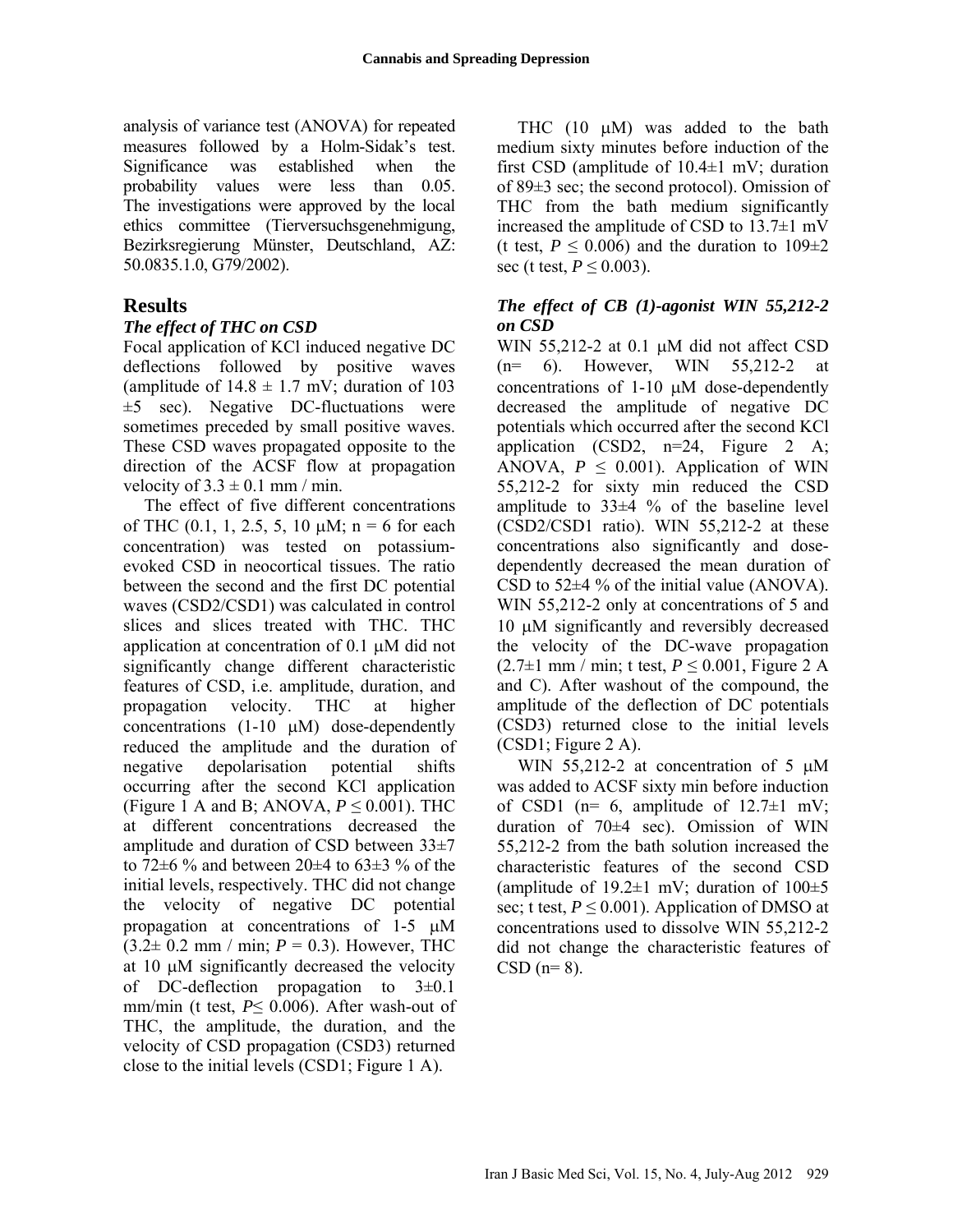

Figure 1. Effects of Delta9-tetrahydrocannabinol (THC) on cortical spreading depression (CSD) in the somatosensory neocortical tissues of rats. A: Recording of DC potentials in the third layer of a neocortical slice before (A1), during (A2), and after (A3) application of THC (5  $\mu$ M). B: The relationship between THC concentrations and suppression of the amplitude (B1) and the duration (B2) of CSD. CSD was elicited by KCl microinjection. The curve indicates the plot of percentage reduction of CSD amplitude (B1) or duration (B2) vs. THC concentrations ( $n = 6$  for each concentration). THC dose-dependently suppressed the amplitude and the duration of CSD (ANOVA,  $P \leq 0.001$ ). The percentage of CSD amplitude and duration reduction was measured by division of the amplitude and the duration of CSD induced after application of THC to the amplitude of SD elicited before superfusion of the substance. Values represent mean±SEM



Figure 2. Effects of CB (1)-agonist WIN 55,212-2 and CB (2)-agonist JWH 133 on cortical spreading depression (CSD) in the somatosensory neocortical tissues of rats. A: Recording of DC potential shifts in the third layer of a neocortical slice before (A1), during (A2), and after (A3) application of WIN 55,212-2 (5  $\mu$ M). WIN 55,212-2 significantly suppressed the amplitude and duration of CSD (t-test). B: Recording of negative DC-fluctuations before (B1), during (B2), and after (B3) application of JWH 133 (10  $\mu$ M) in the third layer of a neocortical slice. There were no statistical changes in CSD characteristic features by JWH 133. SD was elicited by KCl microinjection. C: The curve indicates the plot of percentage decreases of CSD amplitude (C1) and duration (C2) vs. WIN 55,212-2 concentrations ( $n = 6$  for each concentration). WIN 55,212-2 dose-dependently suppressed the amplitude (C1) and the duration of CSD (ANOVA,  $P \leq 0.001$ ). The percentage of CSD amplitude and duration reduction was measured by division of the amplitude and the duration of CSD induced after application of WIN 55,212-2 to the amplitude of SD elicited before superfusion of the substance. Values represent mean±SEM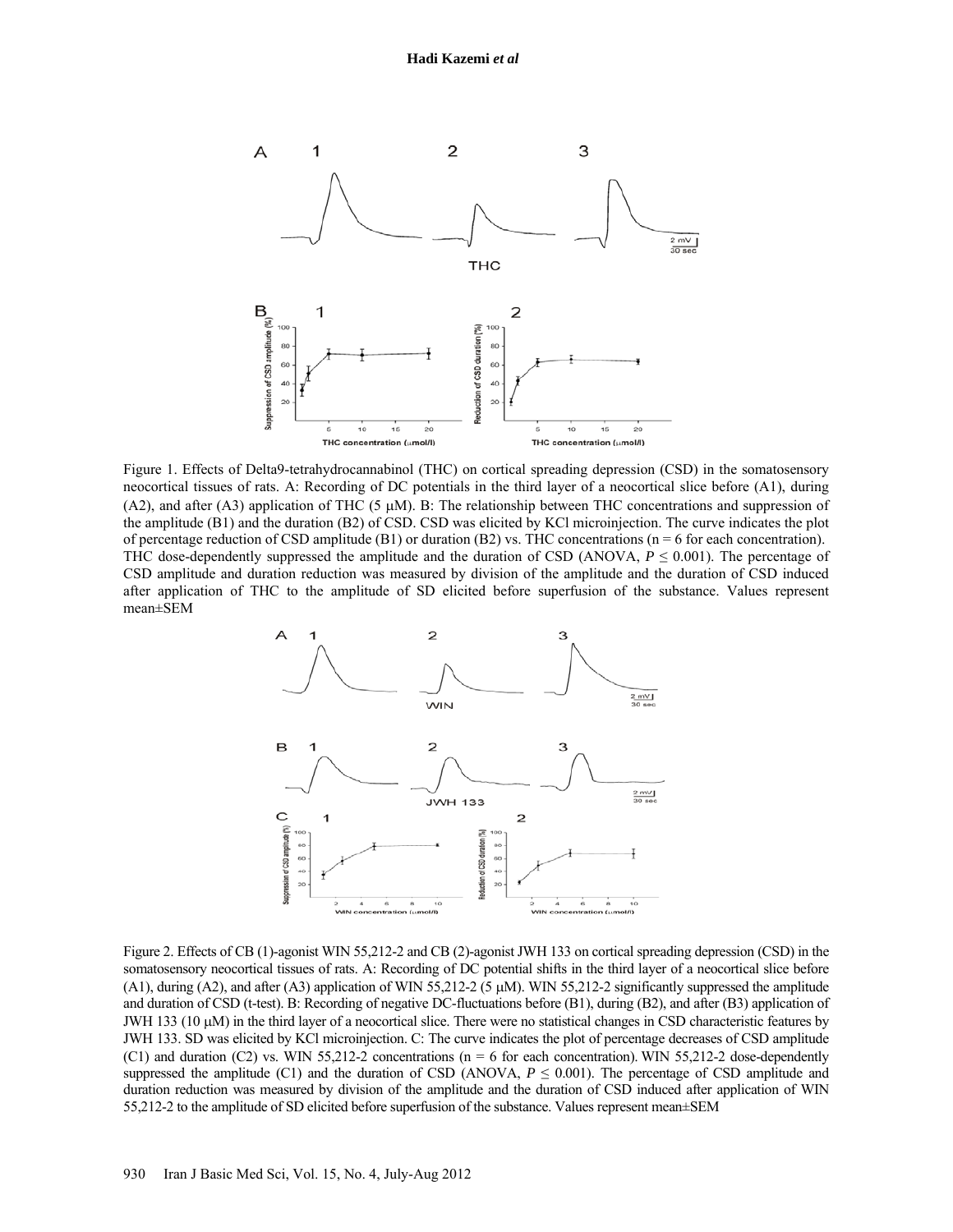*The effect of CB (2)-agonist JWH 133 on CSD* Sixty min application of JWH 133 at concentrations of  $1-20 \mu M$  after induction of

CSD1 had no significant effects on the amplitude, the duration, and the velocity of propagation of the second CSD (n= 30, Figure 2 B). Furthermore, addition of JWH 133 (20  $\mu$ M) to the bath medium before induction of the first CSD (the second protocol) also did not change the characteristic features of the first CSD comparing to the CSD elicited after sixty min wash-out of the substance  $(n=6)$ .

#### *The effect of WIN 55,212-2 on fEPSP and LTP*

The amplitude of the evoked fEPSP in the third layer of neocortical tissue by stimulation of white substance (with mean amplitude of  $0.32 \pm$ 0.03 mV) decreased within 5 min after addition of WIN 55,212-2 (5 μM; n= 10) to the superfusate. After 1 hr washing of the neocortical slices with WIN 55,212-2, the amplitude of the fEPSP significantly decreased to 31±0.2 % (Mann-Whitney rank sum test, *P*= 0.028) of the initial values (Figure 3 A and B). The suppressive effect of WIN 55,212-2 on the amplitude of the fEPSP was reversible. After wash-out of the compound, the amplitude of the fEPSP recovered nearly to the baseline level within 15 min (Figure 3 A and B).

A conditioning tetanic stimulation was delivered to the white substance of neocortical slices followed by pulses with stimulation parameters identical to control values. The evoked fEPSP was stable for at least 30 min before application of tetanic stimulation (less than 10% variation; Figure 3 C). Administration of tetanic stimulation produced a rapid and stable enhancement of the amplitude of the fEPSP in all tested preparations ( $n=6$ , 140 $\pm$ 1.7%) control; Figure 3 C and D). The potentiation rose within 1–2 min and stabilized within 5 min after the train of stimulations. Application of WIN 55,212-2 (5  $\mu$ M; n= 10) sixty min before tetanic stimulation significantly suppressed LTP induction in all tested slices (127±2.5% baseline, Mann-Whitney rank sum test, *P*≤ 0.001, Figure 3 C and D). LTP lasted as long as the fEPSP were recorded (at least for 90min).



Figure 3. Effects of WIN 55,212-2 (WIN) on the evoked field excitatory post-synaptic potentials (fEPSP) and long-term potentiation (LTP) in the somatosensory neocortical tissues of rats. A: Recording of fEPSP in the third layer of a neocortical slice elicited by stimulation of white substance before (A1) and after (A2) application of WIN  $(5 \mu M)$ . B: Group of bars represents the mean  $\pm$  SEM of the amplitude of fEPSP before (first bar), during (middle bar) and after (third bar) application of WIN. C: Tetanic stimulation (ten trains of four pulses, pulse duration 0.1 msec; interpulse interval 50 msec) produces a rapid and stable potentiation in the amplitude of the fEPSP, calculated as a percentage of baseline mean response amplitude. Solid circles and open triangles show the evoked fEPSP after application of WIN  $(5 \mu M)$  and control, respectively. Arrow shows the time of tetanic stimulation, 60 min after application of WIN  $(5 \mu M)$  and artificial cerebrospinal fluid (ACSF, control). Application of WIN significantly inhibited LTP of the evoked field potentials ((Mann-Whitney rank sum test, *P*= 0.028), calculated as a percentage of baseline mean response amplitude. D: Representative examples of the evoked field potentials before and after tetanic stimulation in WIN and ACSF (control) affected slices. \* indicates *P*= 0.028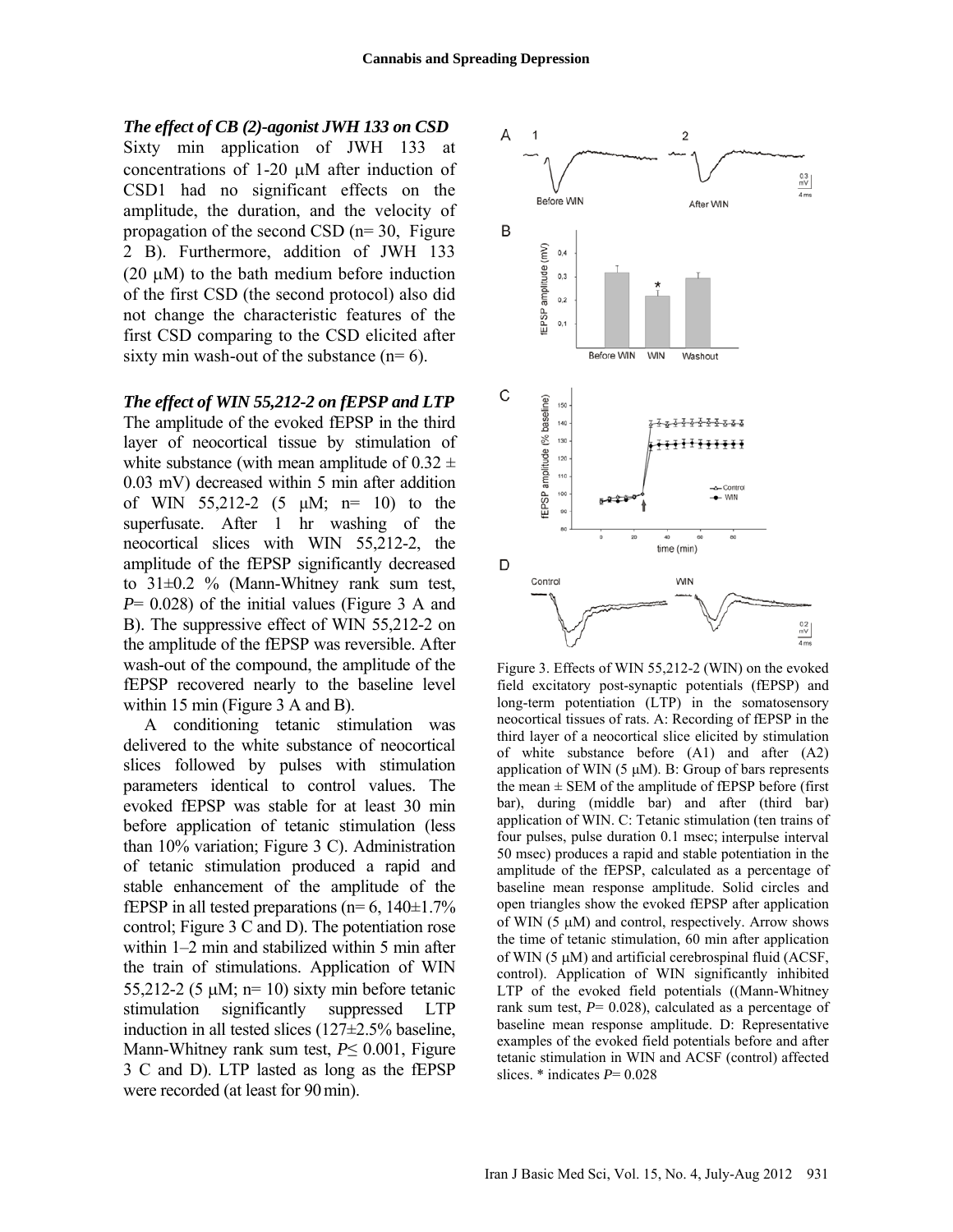# **Discussion**

The present data revealed a dose dependent suppression of CSD by application of THC, the main active compound in cannabis. In addition, WIN 55,212-2, a CB1 receptor agonist, in contrast to JWH 133, a CB2 receptor agonist, also suppressed the amplitude, the duration, and the propagation velocity of CSD. These findings point to the involvement of CB1 receptors in generation and propagation of CSD.

Two well-characterized cannabinoid receptors, CB1 and CB2, mediate the effects of cannabis in mammalian brain. CB1 cannabinoid receptors appear to mediate most of the psychoactive effects of THC and related compounds. This G protein-coupled receptor particularly expressed in cortex, hippocampus, amygdala, basal ganglia outflow tracts, and cerebellum, a distribution that corresponds to the most prominent behavioral effects of cannabis. CB2 cannabinoid receptors are also widely distributed in the mammalian brain. The multifocal expression of CB2 immunoreactivity in glial and neuronal patterns in a number of brain regions suggests the involvement of these receptors in depression and drug abuse (23).

A broad functional expression of CB1 receptors in both GABAergic and glutamatergic neurons of the neocortex was reported (24). It was shown that the activation of presynaptic CB1 receptors decreases GABAergic synaptic inhibition (25, 26) and thus, may increase neuronal excitation by disinhibition. However, in the present study, we observed an inhibitory action on CSD by the activation of CB1 receptor. Several other studies also point to the inhibitory actions of CB1 receptors on neuronal activities. A lowered neuronal network excitability has been observed in rat neocortical slices in which the activation of CB1 receptors reduces the intensity and the spatial spread of the intrinsic optical signal and prolonged its kinetics (27). A decrease of neuronal excitation by application of CB1 receptor activation was also reported in the amygdale (28). It was demonstrated that THC or CB1

receptor agonist completely eliminates recurrent epileptic activity in a rat pilocarpine model of epilepsy (29). Endocannabinoid mobilization via presynaptic CB1 receptor dampening activity of the primary cortical output of neocortical neurons (30) and administration of THC decreases sensoryevoked cortical responses in anesthetized animals (31, 32). Conversely, disruption of endocannabinoid signalling by blocking of the CB1 receptors enhances whisker-evoked hyperemic responses in somatosensory cortex (33). The inhibitory effects of cannabinoid observed in the present study as well as other investigations are probably due to a decreased glutamatergic transmission, strong enough to override the disinhibitory effect on GABAergic transmission.

Activation of CB1 receptors inhibits glutamatergic synaptic transmission. Both endogenous and synthetic cannabinoid receptor agonists activate potently and stereoselectively a presynaptic CB1 receptor that inhibits the release of glutamate via an inhibitory G-protein in cultured hippocampal pyramidal neurons (34-36). Hampson *et al* (36) have described an inhibitory modulation of the *N-*Methyl*-D-*aspartate (NMDA)-elicited signals, which is mediated by CB1 receptors in cortical and cerebellar cortices. In cerebellar granule neurons, cannabinoids modulate NMDA-mediated signals by interfering with calcium release from IP3-gated stores (37). The exposure during pregnancy to the CB1 receptor agonist causes impairment in neocortical glutamatergic neurotransmission and NMDA receptor functions in offspring (38). Activation of CB1 receptors inhibits the NMDA- and kainate-stimulated noradrenaline release in guinea-pig hippocampus as well as the NMDA-stimulated dopamine release in rat striatum (39) and blocks the neurotoxicity of NMDA in cultured rat hippocampal neurons (40). The original hypothesis regarding mechanism of initiation and propagation of CSD pointed to the crucial role of glutamatergic transmission (41). Indeed, activation of NMDA receptors is critical for generation and propagation of CSD in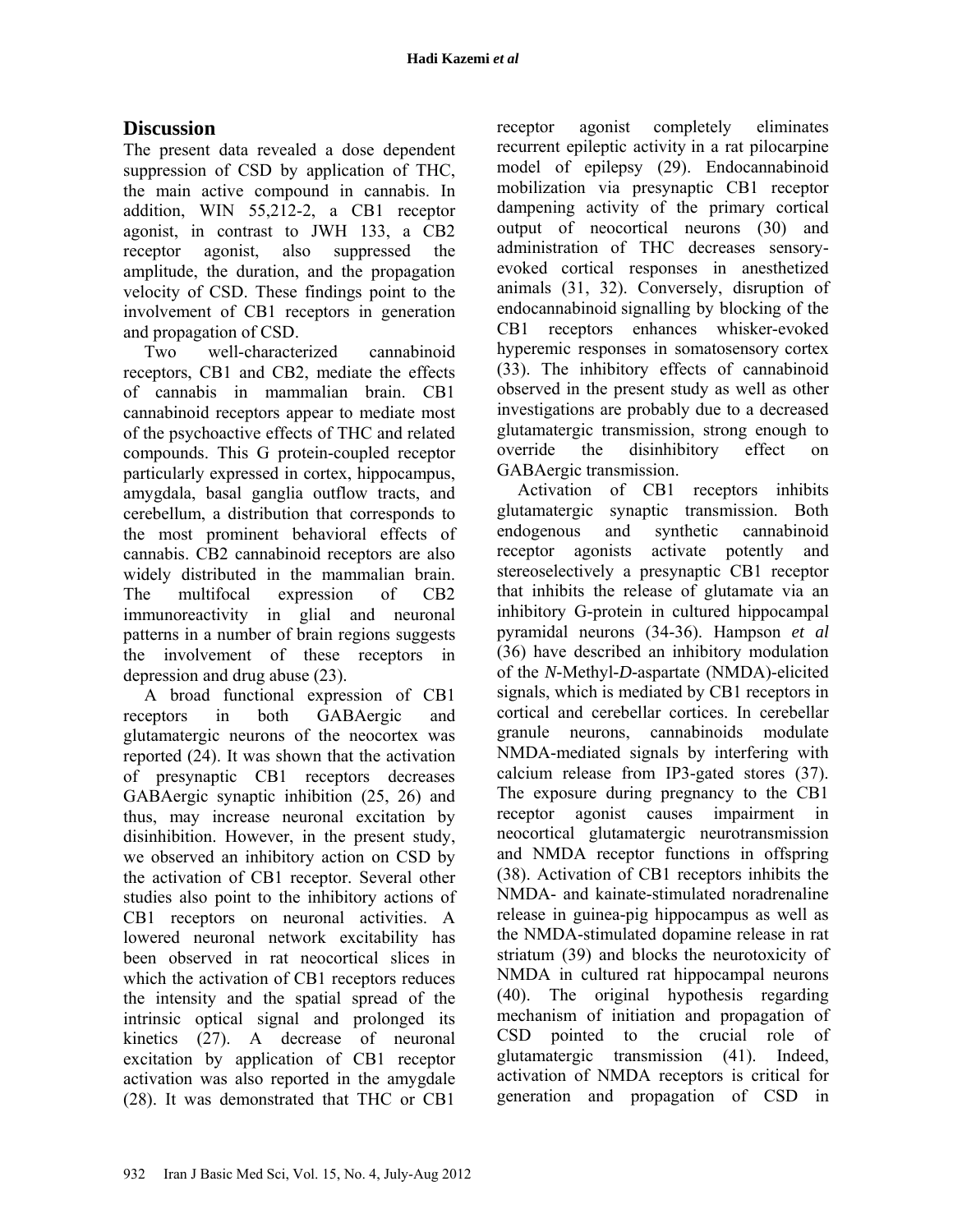different neuronal tissues. It has been shown that the triggering of CSD requires activation of the NMDA subtype of glutamate receptors in human neocortical tissues (42), in rat cerebral cortex (43), and in chick retina (44). Blocking of NR2B-containing NMDA receptors also dose-responsively suppressed the CSD amplitude in rat neocortical tissues (45). In the presence of ifenprodil, an NR2B receptor subunit-selective NMDA receptor antagonist, the occurrence of CSD was abolished (46).

However, other mechanisms of action such as modulation of NO, CGRP, or cyclooxygenase and lipoxygenase pathways may also contribute to the suppressive effect of cannabinoids on CSD. Anandamide, the endogenous ligand of the cannabinoid CB1 and CB2 receptors, was able to inhibit significantly neurogenic dural vasodilation, CGRP-, and NO-induced dural vessel dilation found in the rat intravital microscopy model of trigeminovascular activation (8). There is considerable evidence indicating NO and CGRP as key coupling compounds linking CSD changes in cerebral blood flow and metabolism (42). In addition, NO also plays a role in initiation and propagating of CSD. Local inhibition of NO synthesis with 7 nitroindazole, a selective neuronal NO synthase isoform, dose-dependently reduced the intensity of KCl induced SD in rats (47). The inhibitory effects of THC and other endocannabinoids on cyclooxygenase and lipoxygenase pathways such as their effects on phospholipase  $A_2$  and arachidonate metabolism (48) may also mediate their pharmacological actions on CSD. CSD induces a strong COX-2 mRNA expression in neocortex, which is regulated by NMDA receptor-stimulated phospholipase  $A_2$  (49).

In the present experiments, neocortical slices affected by the activation of CB1 receptors exhibited a pronounced and persisting inhibition of LTP. It has been known that synaptic plasticity and LTP depend on the availability of NMDA subtype glutamate receptors (50). Several investigations conducted on hippocampal tissues have indeed shown that cannabinoids act at CB1 receptors prevent induction of LTP (51, 52). Disrupting CB1 receptor-mediated neurotransmission at the genome level produces mutant mice with an enhanced capacity to strengthen synaptic connections (53, 54), suggesting that endocannabinoids restrict the potentiation process. CSD induces an LTP-like effect in rat neocortical slices (55) and enhances LTP induction in human neocortical tissues (56). A facilitatory effect of CSD on induction of LTP has been reported (57, 58). Enhancement of LTP induction and facilitation of CSD occurrence was observed by application of female hormones in rat somatosensory neocortical tissues (59). Modulation of LTP was also observed isolated from the CSD propagation site in hippocampal tissues (60). It has been shown that enhancement of synaptic strength was accompanied with cellular hyperexcitability (61, 62). The inhibition of LTP after CB1 agonist application could be due to blockade of NMDA receptors/channels at the synaptic site, an effect which may be also responsible for its suppressive effect on CSD.

It has been shown that neurons with A-fiber and C-fiber input in the trigeminocervical complex with input from the ophthalmic division of the trigeminal nerve were inhibited by activation of the cannabinoid CB1 receptors (9). Moskowitz *et al* (17) suggested that CSD activates trigeminal afferents, thus causing the pain and the cascade of events recognized as migraine. Although this theory was challenged by some studies (63) and is still a matter of debate (15), still there exists a link between the visual aura and pain by showing that CSD triggers trigeminal afferents in rats. This link demonstrated that CSD induces a delayed blood flow increase within the pial vessels and middle meningeal artery, causing protein leakage in dura mater, and activating the ipsilateral trigeminal nucleus caudalis (18). Furthermore, intracellular recordings of the neurons in the dorsal horn of cervical spinal cord segment, ipsilateral to the hemisphere in which CSD was evoked, showed a transient suppression of spontaneous burst discharges,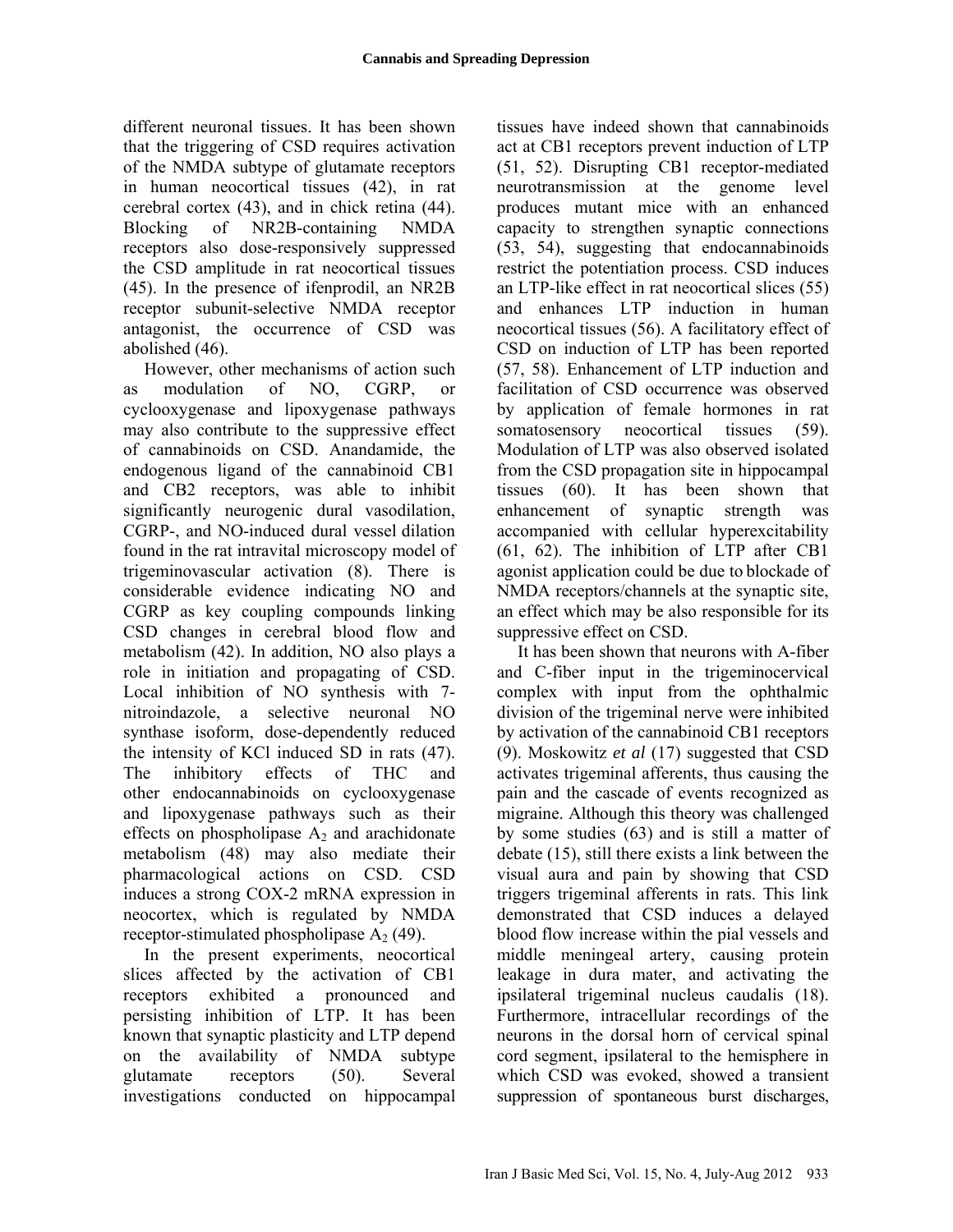followed by a significant enhancement of the neuronal activity. This suggested sensitization and activation of the neurons responsible for processing sensory information in the trigeminocervical complex by CSD (19). Activation of CB1 receptors may alleviate migraine pain by inhibition of CSD and its consequent trigeminal neuronal activation. Several anti-migraine drugs, such as propranolol, sumatriptan, methysergide, paracetamol, acetylsalicyclic acid, and dihydroergotamine, suppressed different characteristic features of CSD in various animal models, both *in vivo* and *in vitro* (42).

There may be some limitations that need to be acknowledged and addressed regarding the use of cannabinoids in treatment of SD-related disorders such as migraine headache. The first limitation concerns the hallocinogenic properties of cannabinoids. This side-effect should be taken into consideration in further development of new cannabinoid derivatives as new drug (1). In addition, cannabinoid CB1

agonist inhibited induction of LTP in our study. Changing of synaptic plasticity by activation of CB1 receptors may affect signal processing as well as learning and memory in different regions of the brain.

Suppression of CSD by modulation of CB1 receptors may point to the potential therapeutic effects of cannabinoids in migraine with aura. More experimental and clinical researches are needed before we know whether cannabinoids may really be helpful in treating migraine pain.

### **Conclusion**

Suppression of CSD by activation of CB1 receptors suggests the potential therapeutic effects of cannabinoids in migraine with aura as well as other CSD-related disorders. More research is needed before we know whether cannabinoids may be helpful in treating migraine pain.

### **Acknowledgment**

This study was supported by a grant from Shefa Neurosicence Centre, Iran (Dr. Thesis 9555).

### **References**

- 1. Russo EB. Clinical endocannabinoid deficiency (CECD): can this concept explain therapeutic benefits of cannabis in migraine, fibromyalgia, irritable bowel syndrome and other treatment-resistant conditions? Neuro Endocrinol Lett 2004: 25:31-39.
- 2. Gorji A. Pharmacological treatment of headache using traditional Persian medicine. Trends Pharmacol Sci 2003; 24:331-334.
- 3. Iversen L. Cannabis and the brain. Brain 2003; 26:1252–1270.
- 4. Misner DL, Sullivan JM. Mechanism of cannabinoid effects on long-term potentiation and depression in hippocampal CA1 neurons. J Neurosci 1999; 19:6795–6805.
- 5. Howlett AC. Efficacy in CB1 receptor-mediated signal transduction. Br J Pharmacol 2004; 142:1209-1218.
- 6. Greco R, Gasperi V, Maccarrone M, Tassorelli C. The endocannabinoid system and migraine. Exp Neurol 2010; 224:85-91.
- 7. Maione S, Bisogno T, de Novellis V, Palazzo E, Cristino L, Valenti M, *et al.* Elevation of endocannabinoid levels in the ventrolateral periaqueductal grey through inhibition of fatty acid amide hydrolase affects descending nociceptive pathways via both cannabinoid receptor type 1 and transient receptor potential vanilloid type-1 receptors. J Pharmacol Exp Ther 2006; 316:969-982.
- 8. Akerman S, Kaube H, Goadsby PJ. Anandamide is able to inhibit trigeminal neurons using an *in vivo* model of trigeminovascular-mediated nociception. J Pharmacol Exp Ther 2004; 309:56-63.
- 9. Akerman S, Holland PR, Goadsby PJ. Cannabinoid (CB1) receptor activation inhibits trigeminovascular neurons. J Pharmacol Exp Ther 2007; 320:64-71.
- 10. Evans RW, Ramadan NM. Are cannabis-based chemicals helpful in headache? Headache 2004; 44:726-727.
- 11. Leao AAP. Spreading depression of activity in the cerebral cortex. J. Neurophysiol 1944; 7:359–390.
- 12. Bures J. Leao's spreading depression of EEG activity. Brain Res Bull 1999; 50:459.
- 13. Somjen GG. Mechanisms of spreading depression and hypoxic spreading depression-like depolarization. Physiol Rev 2001; 81:1065-1096.
- 14. Sanchez-Del-Rio M, Reuter U, Moskowitz MA. New insights into migraine pathophysiology. Curr Opin Neurol 2006; 19:294-298.
- 15. Goadsby P. Recent advances in understanding migraine mechanisms, molecules and therapeutics. Trends Mol Med 2007; 13:39-44.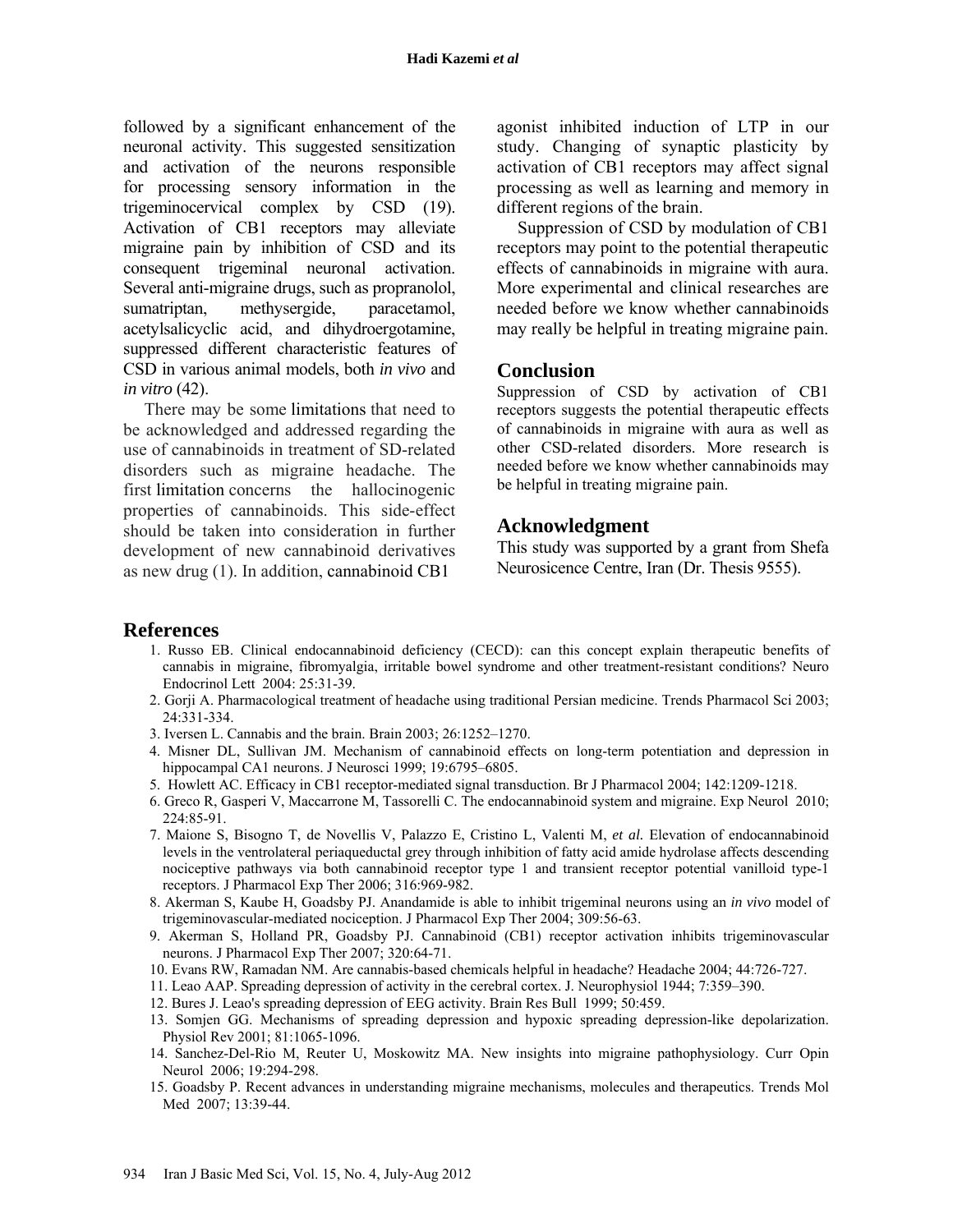- 16. Hadjikhani N, Sanchez Del Rio M, Wu O, Schwartz D, Schwartz D, Bakker D, Fischl B, *et al.* Mechanisms of migraine aura revealed by functional MRI in human visual cortex. Proc Natl Acad Sci USA 2001; 98:4687–4692.
- 17. Moskowitz MA, Nozaki K, Kraig RP. Neocortical spreading depression provokes the expression of c-fos protein-like immunoreactivity within trigeminal nucleus caudalis via trigeminovascular mechanisms. J. Neurosci 1993; 13:1167–1177.
- 18. Bolay H, Reuter U, Dunn AK, Huang Z, Boas DA, Moskowitz MA. Intrinsic brain activity triggers trigeminal meningeal afferents in a migraine model. Nat Med 2002; 8:136–142.
- 19. Gorji A, Zahn PK, Pogatzki EM, Speckmann EJ. Spinal and cortical spreading depression enhance spinal cord activity. Neurobiol Dis 2004; 15:70-79.
- 20. Noseda R, Constandil L, Bourgeais L, Chalus M, Villanueva L. Changes of meningeal excitability mediated by corticotrigeminal networks: a link for the endogenous modulation of migraine pain. J Neurosci 2010; 30:14420-14429.
- 21. Gorji A, Scheller D, Tegtmeier F, Köhling R, Straub H, Speckmann EJ. NiCl2 and amiloride induce spreading depression in guinea pig hippocampal slices. Cephalalgia 2000; 20:740-747.
- 22. Khaleghi Ghadiri M, Tutam Y, Wassmann H, Speckmann EJ, Gorji A. Periodic fasting alters neuronal excitability in rat neocortical and hippocampal tissues. Neurobiol Dis 2009 ; 36:384-392.
- 23.Van Sickle MD, Duncan M, Kingsley PJ, Mouihate A, Urbani P, Mackie K, *et al.* Identification and functional characterization of brainstem cannabinoid CB2 receptors. Science 2005; 310:329-332.
- 24. Hill EL, Gallopin T, Ferezou I, Cauli B, Rossier J, Schweitzer P, Lambolez B. Functional CB1 receptors are broadly expressed in neocortical GABAergic and glutamatergic neurons. J Neurophysiol 2007; 97:2580-2589.
- 25. el Manira A, Clarac F. Presynaptic inhibition is mediated by histamine and GABA in the crustacean escape reaction. J Neurophysiol 1994; 71:1088-1095.
- 26. Hoffman AF, Lupica CR. Mechanisms of cannabinoid inhibition of GABA (A) synaptic transmission in the hippocampus. J Neurosci 2000; 20:2470-2479.
- 27. Becker K, Eder M, Zieglgansberger W, Dodt HU. WIN 55,212-2 decreases the spatial spread of neocortical excitation *in vitro*. Neuroreport 2005; 16:993-996.
- 28. Pistis M, Perra S, Pillolla G, Melis M, Gessa GL, Muntoni AL. Cannabinoids modulate neuronal firing in the rat basolateral amygdala: evidence for CB1- and non-CB1-mediated actions. Neuropharmacology 2004; 46:115-125.
- 29. Wallace MJ, Blair RE, Falenski KW, Martin BR, DeLorenzo RJ. The endogenous cannabinoid system regulates seizure frequency and duration in a model of temporal lobe epilepsy. J Pharmacol Exp Ther 2003; 307:129–137.
- 30. Fortin DA, Levine ES. Differential effects of endocannabinoids on glutamatergic and GABAergic inputs to layer 5 pyramidal neurons. Cereb Cortex 2007; 17:163-174.
- 31. Pontzer NJ, Hosko MJ, Wilkison DM. Alteration of electrical correlates of sensory processing by tetrahydrocannabinol. Exp Neurol 1986; 91:127-135.
- 32. Wilkison DM, Pontzer N, Hosko MJ. Slowing of cortical somatosensory evoked activity by delta 9 tetrahydrocannabinol and dimethylheptylpyran in alpha-chloralose-anesthetized cats. Neuropharmacology 1982; 21:705-709.
- 33. Patel S, Gerrits R, Muthian S, Greene AS, Hillard CJ. The CB1 receptor antagonist SR141716 enhances stimulus-induced activation of the primary somatosensory cortex of the rat. Neurosci Lett 2002; 335:95-98.
- 34. Shen M, Piser TM, Seybold VS, Thayer SA. Cannabinoid receptor agonists inhibit glutamatergic synaptic transmission in rat hippocampal cultures. J Neurosci 1996; 16:4322.
- 35. Sullivan JM. Mechanisms of cannabinoid-receptor-mediated inhibition of synaptic transmission in cultured hippocampal pyramidal neurons. J Neurophysiol 1999; 82:1286-1294.
- 36. Hampson AJ, Bornheim LM, Scanziani M, Yost CS, Gray AT, Hansen BM, *et a*l. Dual effects of anandamide on NMDA receptor-mediated responses and neurotransmission. J Neurochem 1998; 70:671-676.
- 37. Netzeband JG, Conroy SM, Parsons KL, Gruol DL. Cannabinoids enhance NMDA-elicited Ca2+ signals in cerebellar granule neurons in culture. J Neurosci 1999; 19:8765-8777.
- 38. Antonelli T, Tomasini MC, Tattoli M, Cassano T, Tanganelli S, Finetti S, *et al.* Prenatal exposure to the CB1 receptor agonist WIN 55,212-2 causes learning disruption associated with impaired cortical NMDA receptor function and emotional reactivity changes in rat offspring. Cereb Cortex 2005; 15:2013-2020.
- 39. Kathmann M, Bauer U, Schlicker E, Gothert M. Cannabinoid CB1 receptor-mediated inhibition of NMDA- and kainate-stimulated noradrenaline and dopamine release in the brain. Naunyn Schmiedebergs Arch Pharmacol 1999; 359:466-470.
- 40. Shen M, Thayer SA. Cannabinoid receptor agonists protect cultured rat hippocampal neurons from excitotoxicity. Mol Pharmacol 1998; 54:459-462.
- 41.Obrenovitch TP. High extracellular glutamate and neuronal death in neurological disorders. Cause, contribution or consequence? Ann N Y Acad Sci 1999; 890:273-286.
- 42. Gorji A. Spreading depression: a review of the clinical relevance. Brain Res Brain Res Rev 2001; 38:33-60.
- 43. Gorelova NA, Koroleva VI, Amemori T, Pavlik V, Bures J. Ketamine blockade of cortical spreading depression in rats. Electroencephalogr Clin Neurophysiol 1987; 66:440-447.